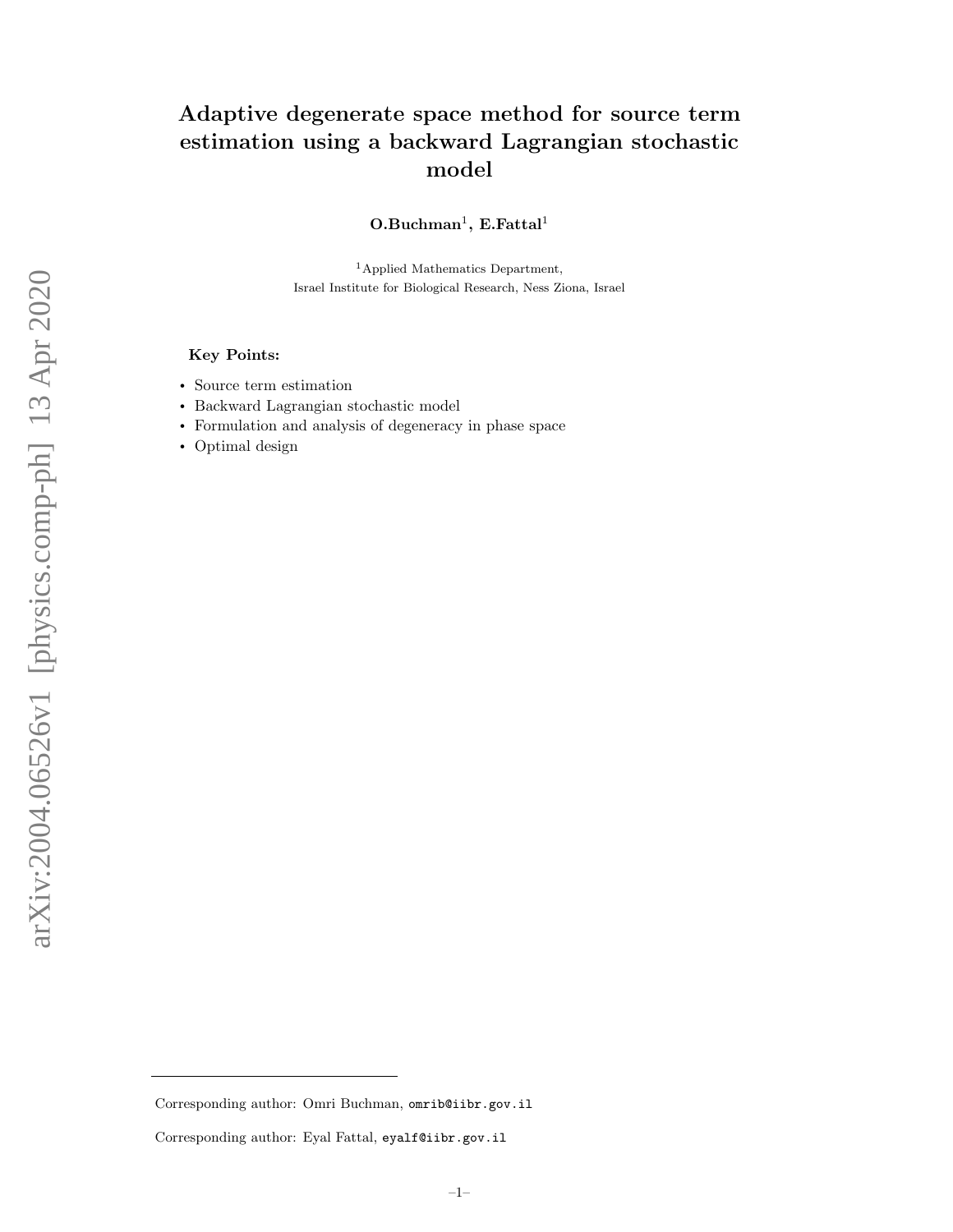## Abstract

The general problem of characterizing gas source parameters based on concentration measurements is known to be a difficult task. As many inverse problems, one of the main obstacles for accurate estimation is the non-uniqueness of solution, induced by the lack of sufficient information. As the number of detectors is lowered, which is more than a plausible scenario for many practical situations, the number of possible solutions that can characterize the source increases dramatically, leading to severe errors. In this paper, a Lagrangian stochastic based method for identifying these suspected points, which will be referred to as 'degenerate space', is formulated and analysed. Then, a new procedure for quantitative prediction of the effect of deploying a new detector in space is used to design an adaptive scheme for source term estimation. This scheme has been tested for several scenarios, differing by the location of the initial detectors, and is shown to reduce dramatically the degeneracy formed by insufficient information. The combined formulation of degenerate space with the new adaptive scheme is shown to give improved accuracy, and in particular for a relatively small number of detectors.

## 1 Introduction

Solving the source estimation problem, i.e. identifying the source position and emission rate based on a given set of measurements, has great importance for many practical situations. For example, estimating the source parameters is a crucial preliminary step for applying a dispersion model in the process of risk assessment of biological or chemical release, as well as for identifying the source in accidental releases in industrial areas. Yet, despite its importance, solving the problem is a daunting task. One of the main reasons for this failure is that as many inverse modeling problems, the determination of source parameters from measurements is known to be an ill-posed problem, i.e the solution may not exist, may not be unique or suffers from discontinuity.

In the past twenty years a significant progress has been made in the development and testing of new methodologies for solving the source estimation problem, and in some cases truly remarkable results were obtained. A detailed review on possible methodologies for solving this problem is beyond the scope of this paper, and can be found in other places (Hutchinson et al., 2017). It should be noticed however, that in many cases, the number of detectors used is large for a rather small regime of interest. For example, Keats and Yee (A. Keats et al., 2007) combined the backward (adjoint) dispersion model into the Bayesian inference framework, to estimate the source position and intensity of a source in the wellknown Mock Urban Setting Trial. Kumar (Kumar et al., 2015) applied the Regularization procedure for the same experimental data. Both authors managed to retrieve the source accurately, but the source estimation procedure relies on many detectors positioned in an area of  $200m \times 200m$ .

Clearly, adding more information by increasing the number of detectors will gradually solve the problem of non-uniqueness. While the validity of this statement is correct in general, its details are still unknown. For example, how many detectors are actually required in a certain scenario in order to obtain a reasonable accuracy? Are there any preferred locations for the detectors, and can they be predicted before or along the process of source estimation? These questions are crucial for both theoretical and applicative reasons, since the deployment of many detectors for covering a wide regime of interest may not be feasible. More than that, even for a relatively dense array of detectors, since both the source and the wind regime are unknown, measuring a significant concentration (above threshold) in a small number of detectors, is a plausible scenario.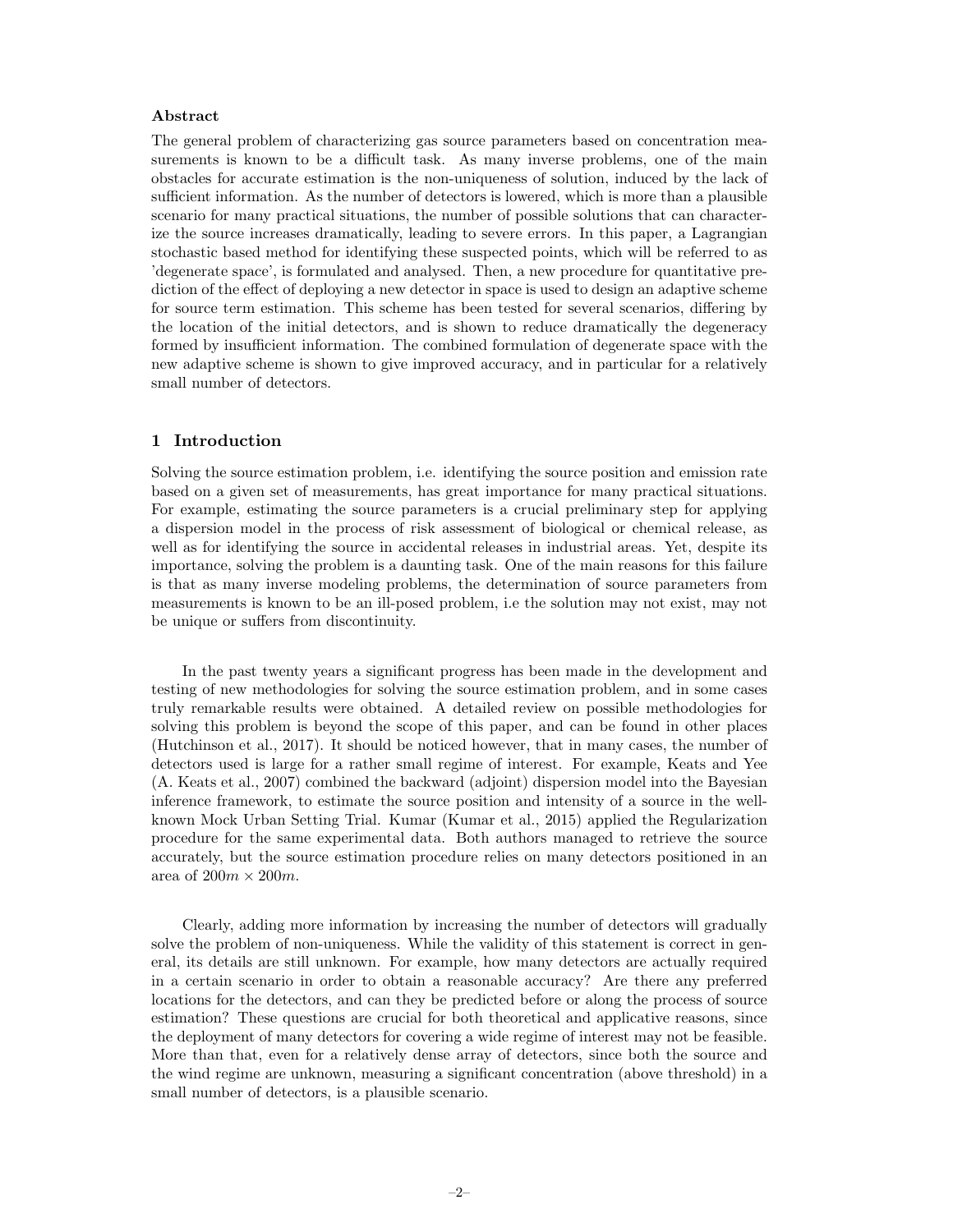Answering these questions can be related to the relatively new area of source term estimation using mobile sensors. This field seems to be very promising, since in principle, it allows to spare the need of pre-deployment of a dense array of detectors. More than that, the mobility of the detectors enables the possibility to update the position of the detectors along the process, in order to maximize the expected information gained by the measurements.

Ristic (Ristic et al., 2014) developed such an algorithm for the estimation of a radiological point source in the framework of Bayesian inference, where the detectors position update is chosen to maximize the expected information gain. While this idea seems to be very powerful for locating a radiological source, its extension to gas source is not trivial, since a closed formed expression for the dispersion model dependency on the source parameters is hard to obtain. Keats(W. A. Keats, 2009; A. Keats et al., 2010) applied the Bayesian adaptive exploration (BAE) methodology(Lindley, 1956; Loredo, 2004), which provides a way to decide how future experiments should be performed so that information about the phenomenon of interest is maximized, to add a new detector to an existing array of detectors deployed according to the original layout in the prery grass project.

In this paper, a new method for estimating both continuous and instantaneous source parameters is described. Based on that, a new mechanism for adaptive deployment of detectors along the process of source estimation of continuous source will be presented, which is designed to reduce the non-uniqueness of the problems solution. More specifically, we shall address the following issues:

- 1. Formalizing the degenerate space for a given set of measurements by identifying all suspected points in the parameter space which has approximately the same probability for characterizing the source. In section 2.2 a simple and efficient method will be presented, upon which our source estimation method is defined.
- 2. Based on the available measurements, a criterion for choosing a location for a new detector will be presented in section 2.3, aimed to reduce the effect of non-uniqueness by a statistical evaluation of the expected degeneracy reduction.
- 3. Based on the above two points, an iterative algorithm will be presented, which exploits the given information from a set of old measurements to plan the next measurement. The algorithm seems to converge fast, sparing the need for a large number of predeployed detectors, as will be shown in section 3.3.

# 2 Theory

## 2.1 The Lagrangian stochastic model

In order to solve the source estimation problem, one has to specify the underlying turbulent pollutant dispersion model. In this work, a Lagrangian stochastic model (LSM) developed at IIBR (Fattal, 2014), has been used. This modelling approach is known to be able to describe consistently gas dispersion phenomena, in rather complicated atmospheric scenarios such as non-homogeneous turbulent regimes, complex terrain and canopies (urban and vegetation). The LSM has been described in detail in many articles (Thomson, 1987; Wilson & Sawford, 1996). Briefly, the basic idea is to propagate the position and velocity of the Lagrangian fluid particles according to the Langevine equations:

$$
dx_i = u_i dt \tag{1}
$$

$$
du_i = a_i(x, u, t)dt + b_{ij}(x, u, dt)dW_j(t)
$$
\n<sup>(2)</sup>

where x and u are the position and velocity of the particles and  $dW_i$  is a random increment selected from a Normal Distribution with variance dt. The deterministic coefficients  $a_i$  can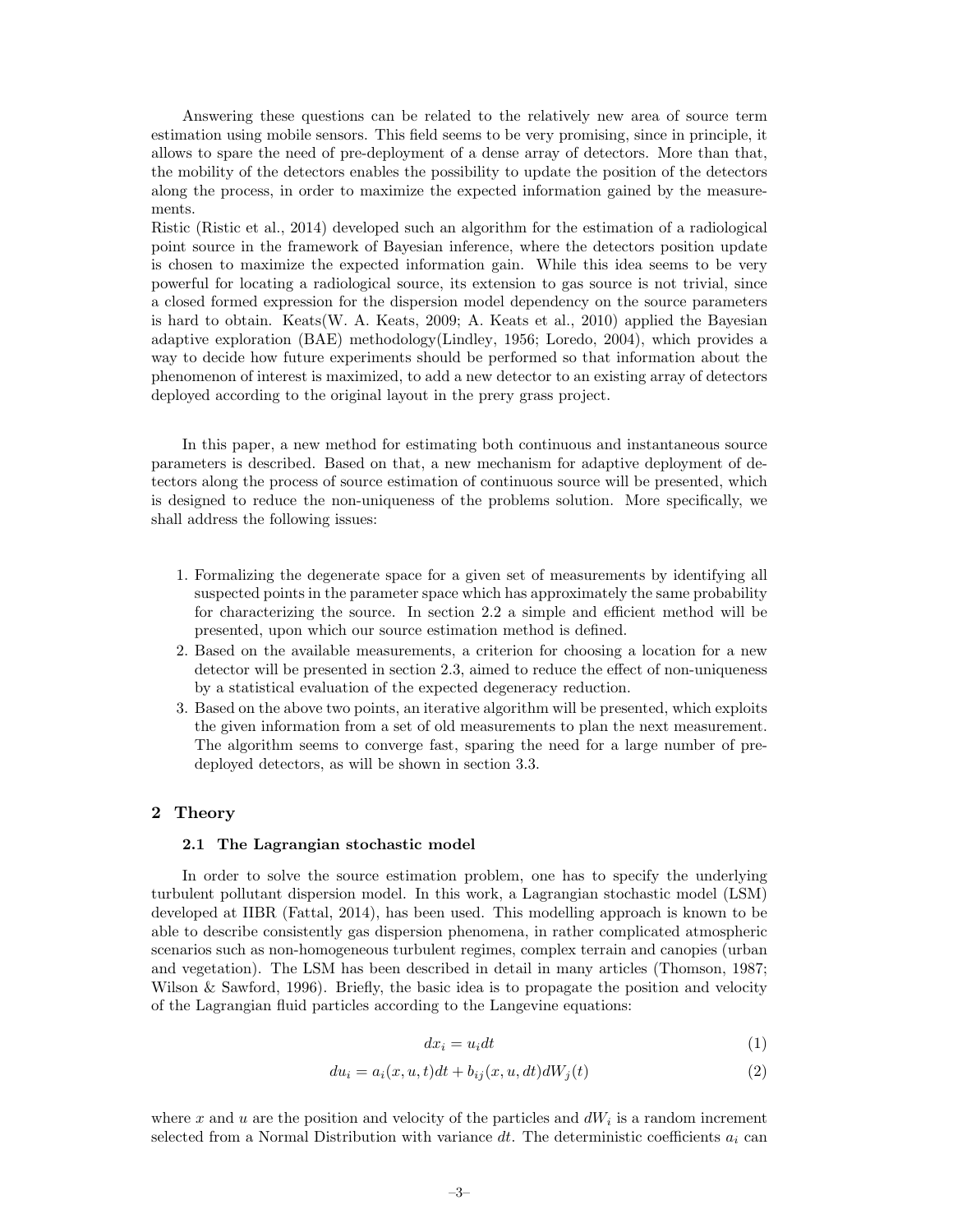be determined via the Fokker-Planck equation, by satisfying the well mixed (necessary) condition (Thomson, 1987). According to the Kolmogorov similarity theory (Pope, 2000), the stochastic term takes the form of  $b_{ij} = \sqrt{(C_0 \epsilon)} \delta_{ij}$  where  $\epsilon$  is the average dissipation rate of the kinetic energy.

By counting all touchdowns of the stochastic particles in some volume which represents the detector, one can calculate the probability density  $P^f(r,t|r',t')$  that a particle spreads from  $r'$  at time  $t'$  will reach the detector located at point  $r$  after time  $t$ . Flecsh and Wilson (Flesch et al., 1995) showed that by modifying the Langevine equation, one can propagate the particles backwards in time (BLSM), i.e. from the future to the past, and that for an incompressible fluid the following relation holds:

$$
P^{f}(r,t|r',t') = P^{b}(r',t'|r,t)
$$
\n(3)

where  $P^{b}(r', t'|r, t)$  is the probability density function that a particle evolving from the detector located at r and propagated backwards in time, will reach the 'source' located at point  $r'$  at time  $t'$ .

The transition probability for such a process can be related to the ensemble averaged concentration (Flesch et al., 1995; Sawford, 1985) by:

$$
d(r,t) = \int\int\limits_0^\infty S(r',t')P^f(r,t|r',t')dt'dr'
$$
\n(4)

where  $S(r', t')$  describes the spatial and temporal source distribution in  $kg \times m^{-3} \times sec^{-1}$ . The calculated concentration, averaged over the detector's volume  $v_d$  which is centered at position  $r$ , at stationary turbulence and sustained uniformly distributed source can be written as:

$$
d(r) = \frac{q}{V_d} \int_{v_d} \left( \int_{v_s} \int_0^\infty P^f(r, t | r', 0) dt dr' \right) dr \tag{5}
$$

where q is the emission rate,  $v_d$  is the volume of the detector and  $v_s$  is the volume of the source.

The parameter space  $\Theta$  will be discretized by setting a grid of  $N_x \times N_y \times N_q$  cells. Each hypothesis about the source will be labeled as  $\theta_j = (r_j, q_j) \in \Theta$ , where  $r_j = (x_j, y_j)$  and  $q_i$  are the coordinates of the center of the *jth* cell. Therefore the concentration at the ith detector, located  $R_i$  due to a source characterized by the jth hypothesis is given by:

$$
d(R_i|\theta_j) = \frac{q_j}{V} \int_{v_i} \left( \int_{v_j} \int_0^\infty P^f(r, t | r', 0) dt dr' \right) dr = \frac{q_j}{V} \int_{v_j} \left( \int_{v_i} \int_0^\infty P^b(r', 0 | r, t) dt dr \right) dr' \quad (6)
$$

where  $v_j$  is the *jth* cell in the parameter space and  $v_i$  is a small volume centered on  $R_i$ . The last passage in 6, due to the Forward-Backward relation, can be very useful, as will be seen later.

## 2.2 Construction of the degenerate space

Suppose that there are M measurements of concentration  $d_1 d_M$  from detectors deployed at  $R_1R_M$  correspondingly. For every measurement, if the dispersion model is correct and there is no measurement error or stochastic fluctuation, the source must be characterized by a hypothesis  $\theta_j$  for which  $d(R_i|\theta_j) = d_i$ . Now, by adding a stochastic noise to the calculation and measurement error, the reasonable range for every candidate hypothesis will be broadened. Therefore for every detector its corresponding iso-surface can be defined as:

$$
A_i = \{ \theta_j \in \Theta | |d(R_i|\theta_j) - d_i| \le \sigma \}
$$
\n<sup>(7)</sup>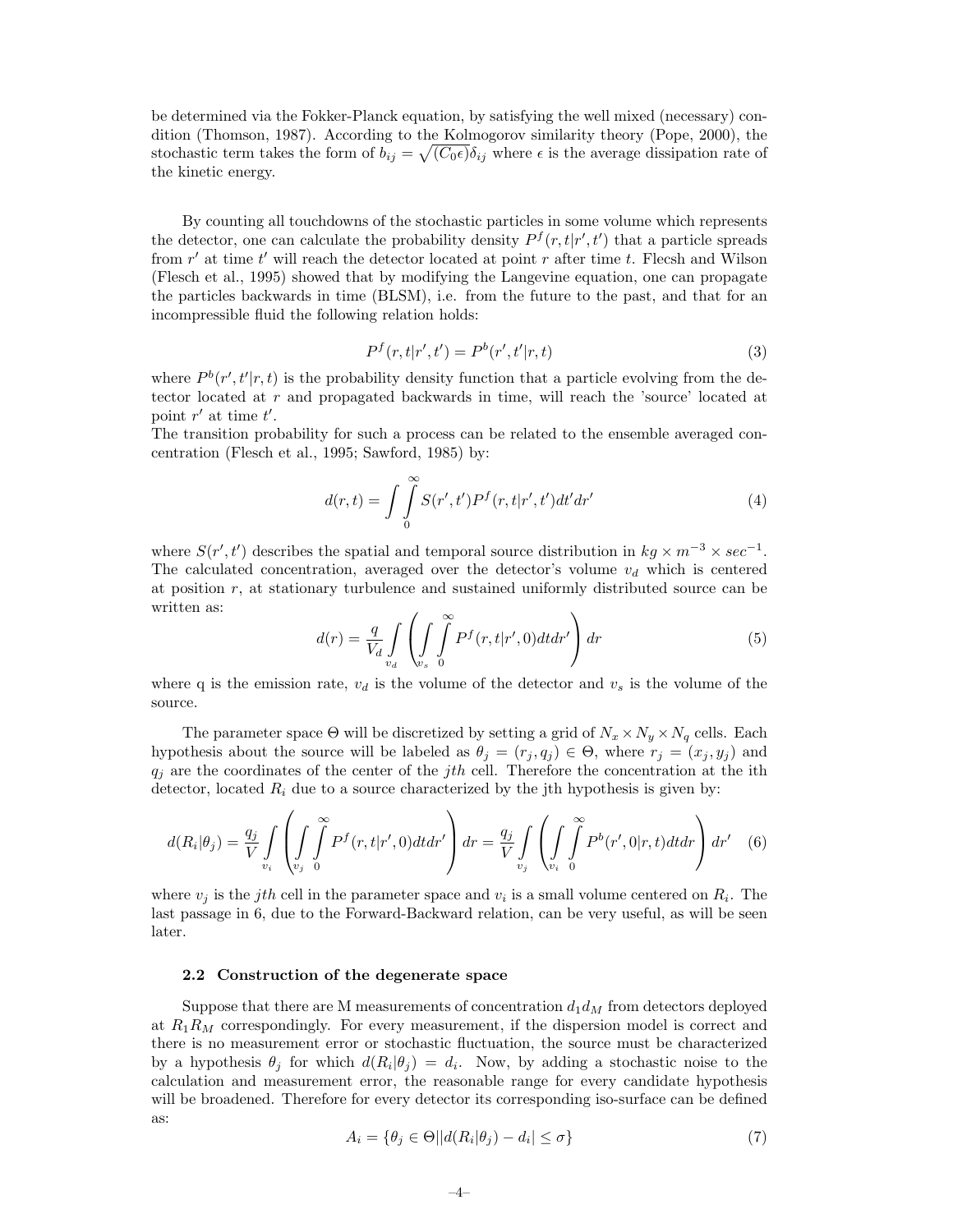where  $\sigma$  describes the total discrepancy between the measured and calculated concentrations. The source must be contained in every iso-surface, but other points may also be included. Since this argument holds for all detectors, the source must be contained in their intersection. Therefore, based on M detectors measurements, define:

$$
S(R_1...R_M) = \bigcap_{i=1}^{M} A_i
$$
\n
$$
(8)
$$

as the degenerate space, i.e. all the points in the parameter space which can serve as a reasonable hypotheses for characterizing the source. In practice, the calculation of the degenerate space using the forward LSM is not practical, since from every point in the parameter space an independent operation of the LSM model is required. Then, only if the concentration at every detector will fulfill the criterion of equation 7, the point should be included in the corresponding iso-surface. There is, however, a significant shortcut which makes this procedure not only possible but almost immediate the use of the BLSM instead of the LSM as the dispersion model. By substituting equation 6 in equation 7 one gets:

$$
A_i = \left\{ \theta_j \in \Theta \left| \frac{q_j}{V} \int_{v_j} \left( \int_{v_i} \int_0^{\infty} P^b(r', 0 | r, t) dt dr \right) dr' - d_i \right| \le \sigma \right\}
$$
(9)

Note that for a given detector, the calculation of the integral in the last expression for all hypotheses can be done with the same BLSM operation. Hence, the number of required BLSM operations is equal to a total number of detectors, rather then the number of hypotheses, leading to a dramatic reduction in the required computational effort (the same idea makes the BLSM so efficient for source estimation in the first place).

Detectors which measured a zero concentration also contribute valuable information, since they eliminate parts of the space for the source position. Therefore we can define another type of iso-surface:

$$
B_i = \{ \theta_j \in \Theta \, | \, d(R_i | \theta_j) - d_{th} | > \sigma \} \tag{10}
$$

where  $d_{th}$  is the detector threshold. The degenerate space can be modified as:

$$
S(R_1...R_M) = \bigcap_{d_i > 0}^{M} A_i \setminus \bigcup_{d_i = 0}^{M} B_i
$$
 (11)

A demonstration of this idea can be seen in Figure 1. In the left panel, the forward dispersion map from a source located at  $x_s = 5000, y_s = 5000$  with an emission rate of  $q_s = 1 \frac{kg}{min}$ and an average uniform wind speed of  $2m/sec$  is shown. This calculation was then used to generate the input concentration for four detectors, designated as black points on the plot. Note that the concentration at the two right detectors is above threshold, and zero in the two left detectors. Based on these measurements, the corresponding iso-surfaces were calculated, assuming that the emission rate is known as can be seen in the right panel. The intersection of the two non-zero concentration iso-surfaces ("A type iso-surfaces", see equation 7) contain two clusters of points, designated by orange points in the figure. The contribution of measurements below the detectors threshold ("B type iso-surfaces", see equation 10) can be seen in shade gray on top of the intersection mentioned before. One can see that the addition of this information rules out the artifact cluster, living only the correct center included in the degenerate space.

The non-uniqueness of the solution might have a severe effect on the ability to characterize the source correctly. To see that, we shall briefly describe two fundamental approaches to source estimation. A standard approach for solving the source estimation problem is to seek for the hypothesis which minimizes a cost function which compares the measured and the calculated concentration at all detectors. A commonly used cost function (Hutchinson et al., 2017) is the square of differences  $\chi^2 = \sum^M$  $i=1$  $(d(R_i|\theta)-d_i)^2)$  $\frac{\partial^{(0)}\theta}{\partial_i^2}$ . Since the degenerate points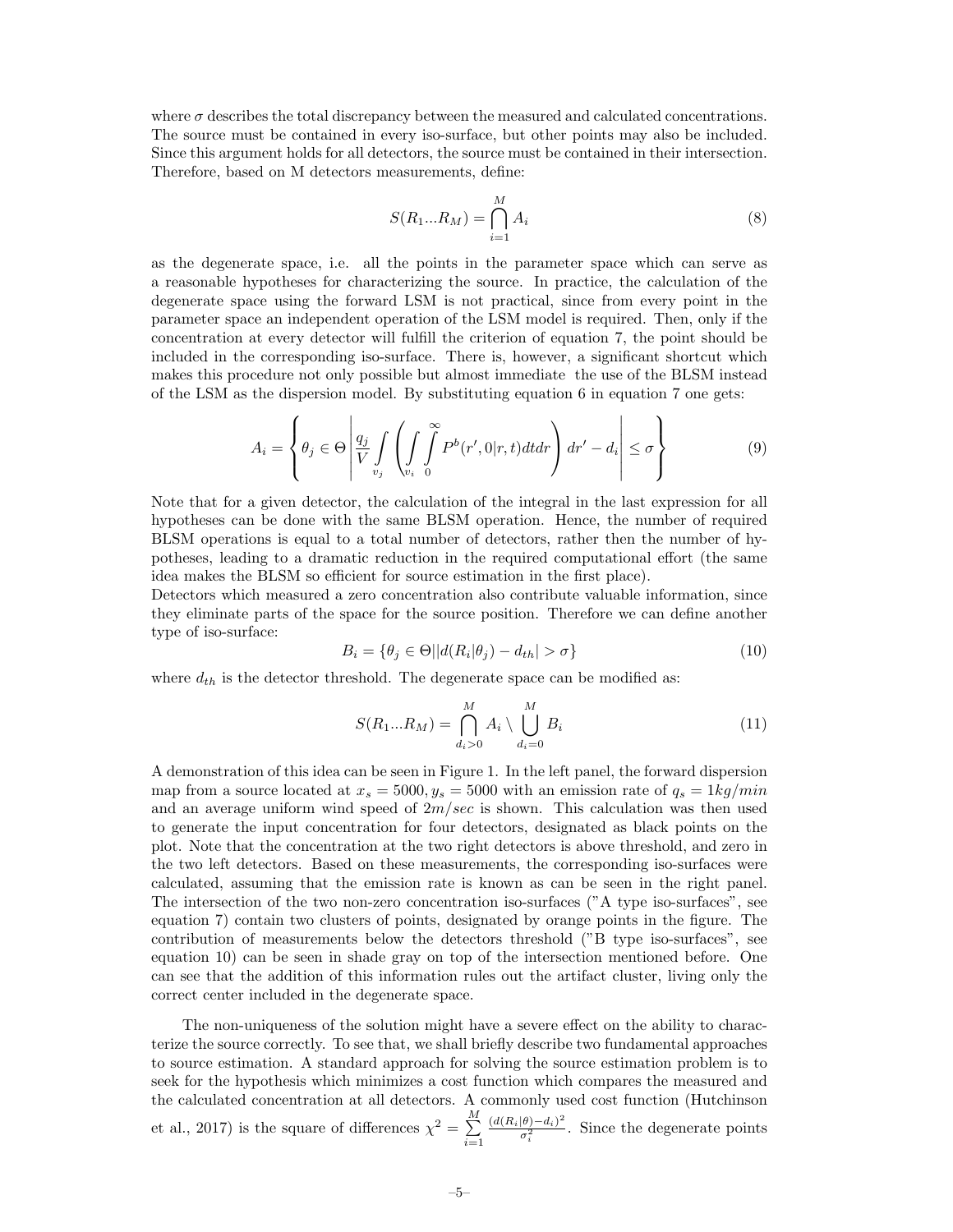

Figure 1. An example of the iso-surfaces method for the construction of the degenerate space is shown. In the left panel the concentration map formed from a source located at 5000, 5000 is shown. Four detectors were used for the source estimation, but only two of them measured concentration above threshold. Two clusters of degenerate points are formed by the intersection of these two iso-surfaces, as can be seen in orange dots in the right panel. The grey area, which represents the forbidden regime formed by the other two detectors, eliminates one of the clusters in the degenerate space, leaving only the cluster surrounding the actual source location.

cannot be differentiated by this cost function, if the degenerate space is large and sparse a severe instability of the algorithm will be obtained. For example, in the previously mentioned case, if only the two left detectors are available the degenerate space will contain two clusters of points centered on (5000, 5000) and (3300, 5000). Hence, by minimizing  $\chi^2$  the source estimation has the same probability to have either a small error or a very large error  $(1700m)$ .

In the past few years, the estimation of the source parameters in the framework of Bayesian inference became very popular (A. Keats et al., 2007; Yee, 2008, 2012; Yee et al., 2014; Hazart et al., 2014; Xue et al., 2017). Briefly, the basic idea is to construct the posterior distribution  $P(\theta|D)$ , which describes the probability that a certain hypothesis will be correct based on a given set of data D. By using Bayes theorem and without prior knowledge, this function can be written as:

$$
P(\theta|D) \propto e^{-\chi^2} \tag{12}
$$

The source estimation can be derived from the posterior distribution, either by locating the hypothesis which maximizes the distribution, or by sampling it in order to calculate some related averages such as its moments. Either way, the instability induced by degeneracy which characterized the minimization of the cost function in equation (10) cannot be avoided by using the Bayesian inference approach.

#### 2.3 Adaptive degeneracy reduction

Adding a new detector to the system will reduce the degeneracy formed by the lack of sufficient information. An interesting question rises based on the current information, gained by the available measurements, where should a new detector be deployed? In terms of degeneracy, a good measurement is one for which a large reduction occurred, a bad measurement leaves the degenerate space approximately in the same size and shape. In this section a mechanism for answering this question will be presented. Recall that all the points for which

$$
|d(R_i|\theta_j) - d_i| \le \sigma(d(R_M|\theta_i), d_i)
$$
\n(13)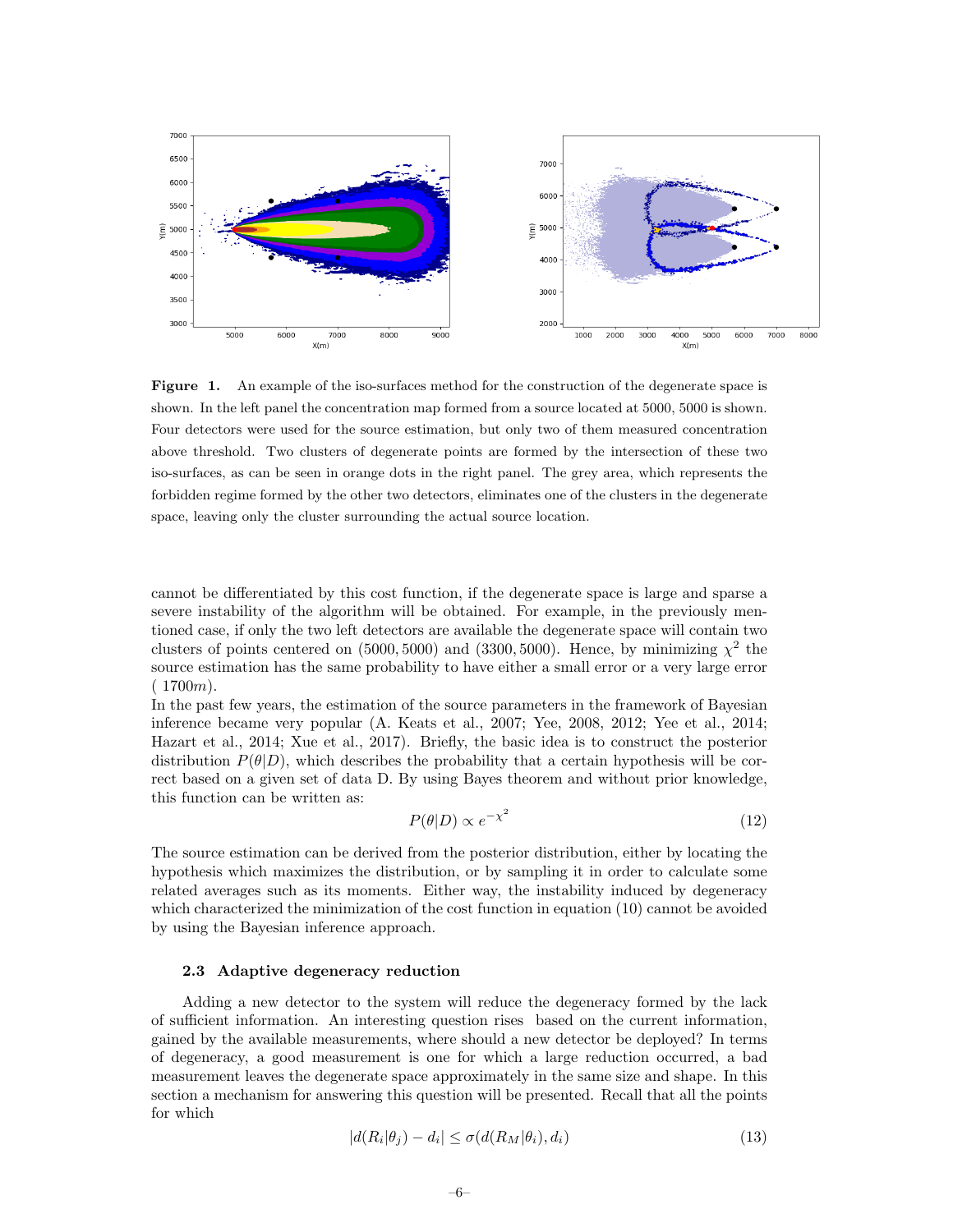for all  $i = 1...M$ , can be regarded as reasonable candidates for describing the source. The total error is composed by the model fluctuations  $\sigma_c(d(R_M|\theta_i))$  and measurement error  $\sigma_m(d_i)$ (the subscripts c and m refer to calculated and measured concentrations respectively). In principle, the dependency of both errors with their corresponding concentrations has to be modeled. For the rest of this paper, we shall assume that the detector's error can be neglected (which is reasonable if the concentration is averaged over a relatively long time), or has no explicit dependency on the measured value, so:

$$
\sigma(d(R_i|\theta_j), d_i) = \sqrt{\sigma_c^2(d(R_i|\theta_j)) + const}
$$
\n(14)

The functional form of the stochastic error will be discussed in section 3.1. The degenerate space, as defined in equations 8 and 11, did not assume any preference between the degenerate points contained within it. Hence, all the degenerate points have the same probability for characterizing the source, i.e:

$$
\forall \theta_j \in S(R_1...R_M)P(\theta_j) = \frac{1}{|S(R_1...R_M)|} \tag{15}
$$

Next, define the degenerate space if the source is fully characterized by  $\theta_i$  as:

$$
S(R_1,..,R_{M+1}|\theta_i) = \{\theta_k \in S(R_1,..,R_M)||d(R_{M+1}|\theta_k) - d_{M+1}| \le \sigma(d(R_{M+1}|\theta_k))\} \tag{16}
$$

where  $d_{M+1}$  is the concentration that will be measured at the new detector, positioned at  $R_{M+1}$ . The reduction factor after the new measurement occurred is defined as:

$$
\Gamma(R_1, R_{M+1}|\theta_i) = \frac{|S(R_1, R_{M+1})|\theta_i)|}{|S(R_1, R_M)|}
$$
\n(17)

Since all the hypotheses have the same probability for describing the source, a simple solution for the problem could be to deploy the new detector at a point which maximizes the probability (over  $S(R_1, ..., R_M)$ ) that for a random choice of  $\theta$  the reduction factor will be small. This procedure is not possible however, since the reduction factor can be determined only after the new detector has been deployed and the concentration measurement has occurred, a data which is not attainable at the current stage. Therefore, we define an estimator for the reduction factor as:

$$
\gamma(R_1, , R_{M+1}|\theta_i) = \frac{|s(R_1, , R_{M+1})|\theta_i)|}{|S(R_1, , R_M)|} \tag{18}
$$

where  $s(R_1, ..., R_{M+1}|\theta_i)$  =

$$
\{\theta_k \in S(R_1,..,R_M) \mid |d(R_{M+1}|\theta_k) - d(R_{M+1}|\theta_i))| \leq \sigma(d(R_{M+1}|\theta_k)) + \sigma(d(R_{M+1}|\theta_i))\} \tag{19}
$$

Now, Let's relate  $\Gamma(R_1, R_{M+1}|\theta_i)$  to  $\gamma(R_1, R_{M+1}|\theta_i)$ . By definition, for every  $\theta_k \in$  $S(R_1, R_{M+1})|\theta_i$  the following inequality holds:

$$
|d(R_{M+1}|\theta_k) - d_{M+1})| \le \sigma(d(R_{M+1}|\theta_k))
$$
\n(20)

In addition, since we assumed that  $\theta_i$  is the correct hypothesis, we get:

$$
|d(R_{M+1}|\theta_i) - d_{M+1})| \le \sigma(d(R_{M+1}|\theta_i))
$$
\n(21)

The combination of these inequalities leads to

$$
|d(R_{M+1}|\theta_i) - d(R_{M+1}|\theta_k))| \le \sigma(d(R_{M+1}|\theta_i)) + \sigma(d(R_{M+1}|\theta_i))
$$
\n(22)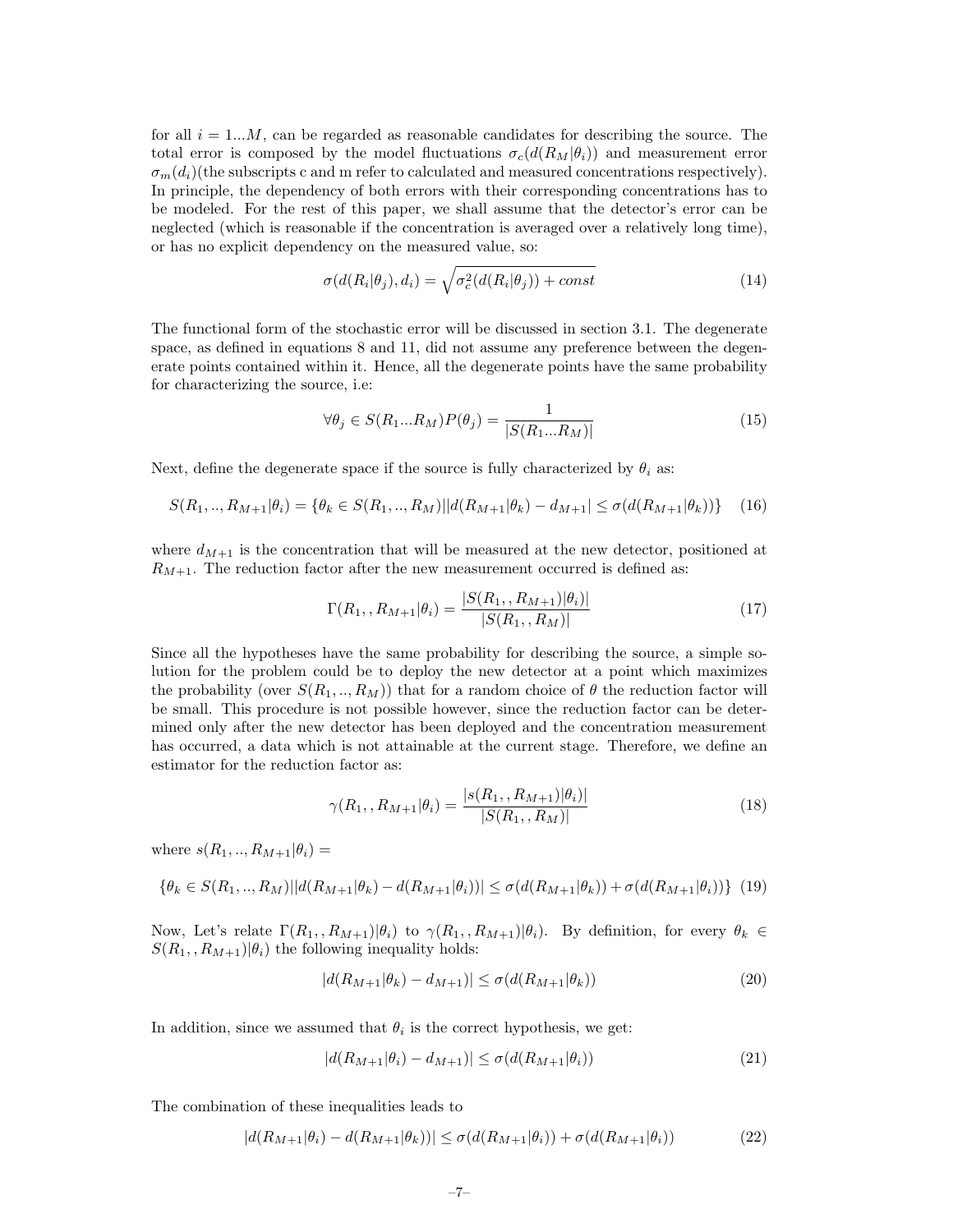So  $\theta_k \in s(R_1, R_{M+1})|\theta_i)$ . Therefore we showed that:

$$
S(R_1, R_{M+1})|\theta_i) \subseteq s(R_1, R_{M+1})|\theta_i)
$$
\n(23)

which implies that for every  $\theta_i$ :

$$
\Gamma(R_1, R_{M+1}|\theta_i) \le \gamma(R_1, R_{M+1}|\theta_i) \tag{24}
$$

Since all points have the same probability for characterizing the source, the probability that for a random choice of hypothesis the estimator will be smaller than some small number  $\alpha$  can be calculated as

$$
P(\gamma(R_1, R_{M+1}) \le \alpha) = \frac{|\{\theta_i | \gamma(R_1, R_{M+1} | \theta_i) \le \alpha\}|}{|S(R_1, R_M)|}
$$
(25)

Therefore a reasonable approach may be to seek for the location which maximizes this expression

$$
e = \arg\max_{R_{M+1}} P(\gamma(R_1, ..., R_{M+1}) \le \alpha)
$$
\n(26)

for a small value of  $\alpha$ , specified by the user. Furthermore, equation 24 implies that for the preferred position if  $P(\gamma(R_1, e) \leq \alpha) = \beta$  then:

$$
P(\Gamma(R_1, e) \le \alpha) \ge \beta \tag{27}
$$

Clarification of the last claim can be seen by the following example: assume that we have 100 points and we obtain  $P(\gamma(R_1, e) \leq 0.2) = 0.6$ . Therefore, there are 60 points for which  $\gamma(R_1, e|\theta_i) \leq 0.2$  and for 40 points  $\gamma(R_1, R_e|\theta_i) > 0.2$ . For each point of the first class we have  $\Gamma(R_1, e|\theta_i) \leq \gamma(R_1, e|\theta_i) \leq 0.2$  so the probability that  $P(\Gamma(R_1, e) \leq 0.2) \geq 0.6$ .

What is the meaning of this criterion? equation 27 ensures that the probability that the reduction factor is smaller than a chosen  $\alpha$  is larger than the optimized  $\beta$ . For the rest of the paper, we shall use  $\alpha = 0.2$ , meaning that the reduction of degenerate space is at least by factor 5. As we shall see later, in many cases the probability for such a reduction will be larger than 0.6.

So far, two types of operations have been mentioned the reduction of degeneracy by measurement and a proposition for a new detectors position. These operations can be combined into an iterative procedure, where in every cycle, the degeneracy of the previous step is used to deploy the new detector. A schematic description for such algorithm is:

while  $N_d > \text{toll}$ :

- 1. Prediction: based on  $S(R_1R_M)$ , use equation 26 to estimate e
- 2. Measurement: deploy the new detector at e and measure  $d_{M+1}$
- 3. Reduction: use the new data to construct the new degenerate space  $S(R_1R_M, e)$
- 4. Calculate  $N_d = |S(R_1R_M, e)|$  and repeat step 1

where toll and  $\alpha$  have to be specified by the user and  $N_d$  is the number of degenerate points.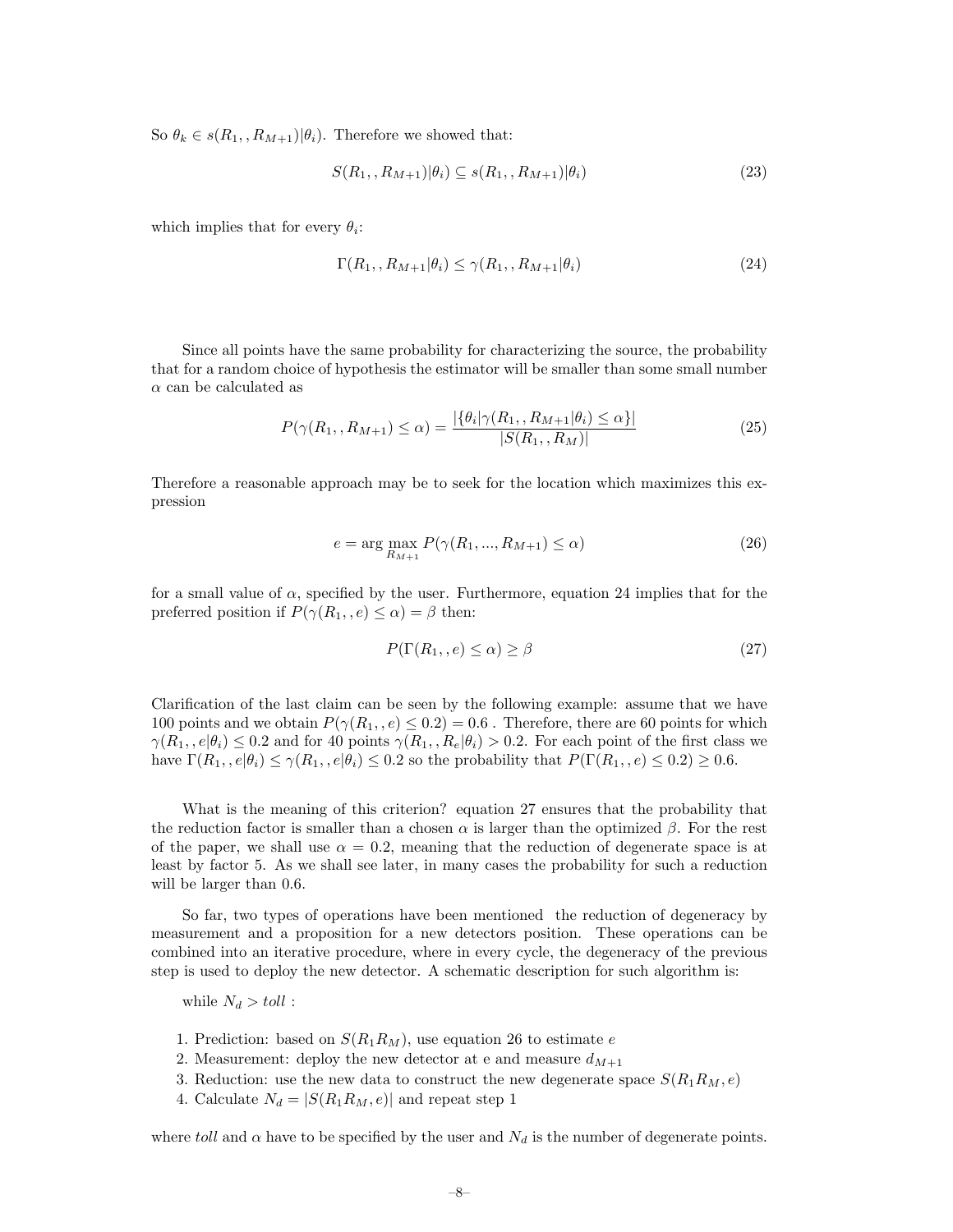# 3 Results

## 3.1 Numerical details

in this section both the iso-surface crossing method for construction of degenerate space and the adaptive source term estimation will be examined. In all cases the emission rate is 1 kg/min and the external wind is 2 m/sec in the east direction in neutral stability. Unless mentioned otherwise, the source is located at the center of  $10km \times 10km$  grid composed by cells of  $20m \times 20m$ . The Lagrangian stochastic model is used to calculate the concentration based on 400000 Lagrangian particles.

The construction of the degenerate space at each cycle requires the specification of the stochastic noise dependency on the calculated concentration. In order to estimate this relation a serious of 30 identical LSM operations was performed, differing by their random seeds. Based on these calculations, the ratio between the standard deviation and the average concentration was calculated at 7 typical points located downstream to the source position. This ratio, averaged over these points, is  $0.15 \pm 0.14$ , so  $\sigma_c = 0.3 \times d$  can serve as an upper bound for the correct standard deviation.

Note that taking a bit broader value for the standard deviation is not a major problem, since the fictitious points that may be included by it could be removed by the adaptive mechanism. On the other hand, taking a smaller value than the correct one might cause a serious problem, since recovering a good point which was accidentally rejected is impossible.

#### 3.2 Features of the degenerate space

We shall start the discussion on the structure of the degenerate space in the relative simple case where the emission rate is known a priory and the objective of the algorithm is locating the source position only. In the first 6 panels of Figure 2 the union and intersection of two detector's iso-surfaces is shown for several configurations of the detectors. In all cases the degenerate space is composed of either one or two relatively compact clusters of points in the close surrounding of the two iso-surfaces intersections. Intuitively, these results can be generalized to many cases as long as the wind is not too far from homogeneous.

Clearly, adding detectors will constantly improve the result of the algorithm. But the last result implies that the contribution of a new detector will be more dramatic if it will exclude a whole cluster of degenerate points, as can be seen in the lower right case in figure 2. Therefore we expect that in most cases, the contribution of the third detector will be much larger than all other detectors to follow. This type of behavior can be seen in figure 3 , where the error in of the source estimation output can be seen for 1 to 4 detectors as a function of a number of particles. One can see that for every number of detectors, the error stabilized on a certain level as the number of particles grows, but this numerically converged value drops dramatically as the number of detectors increases from 2 to 3, and much less as going from 3 to 4 detectors.

Now, lets return to the general problem where both the emission rate and source location is unknown where only two detectors are available. The absence of knowledge about the source emission rate increases dramatically the dispersion of degenerate points since there are many more combinations of the three parameters that yields the same concentration at the pre-deployed detectors. Two examples of the degenerate space formed by two detectors can be seen by the blue points in the upper right panels of figures 5 and 6, differing by the locations of the two detectors (the locations of the two detectors can be seen as the black and cyan pair of points in Figure 4). Note that the degenerate points are relatively spread in the parameter space, so simple averaging will lead to severe errors in approximating the source.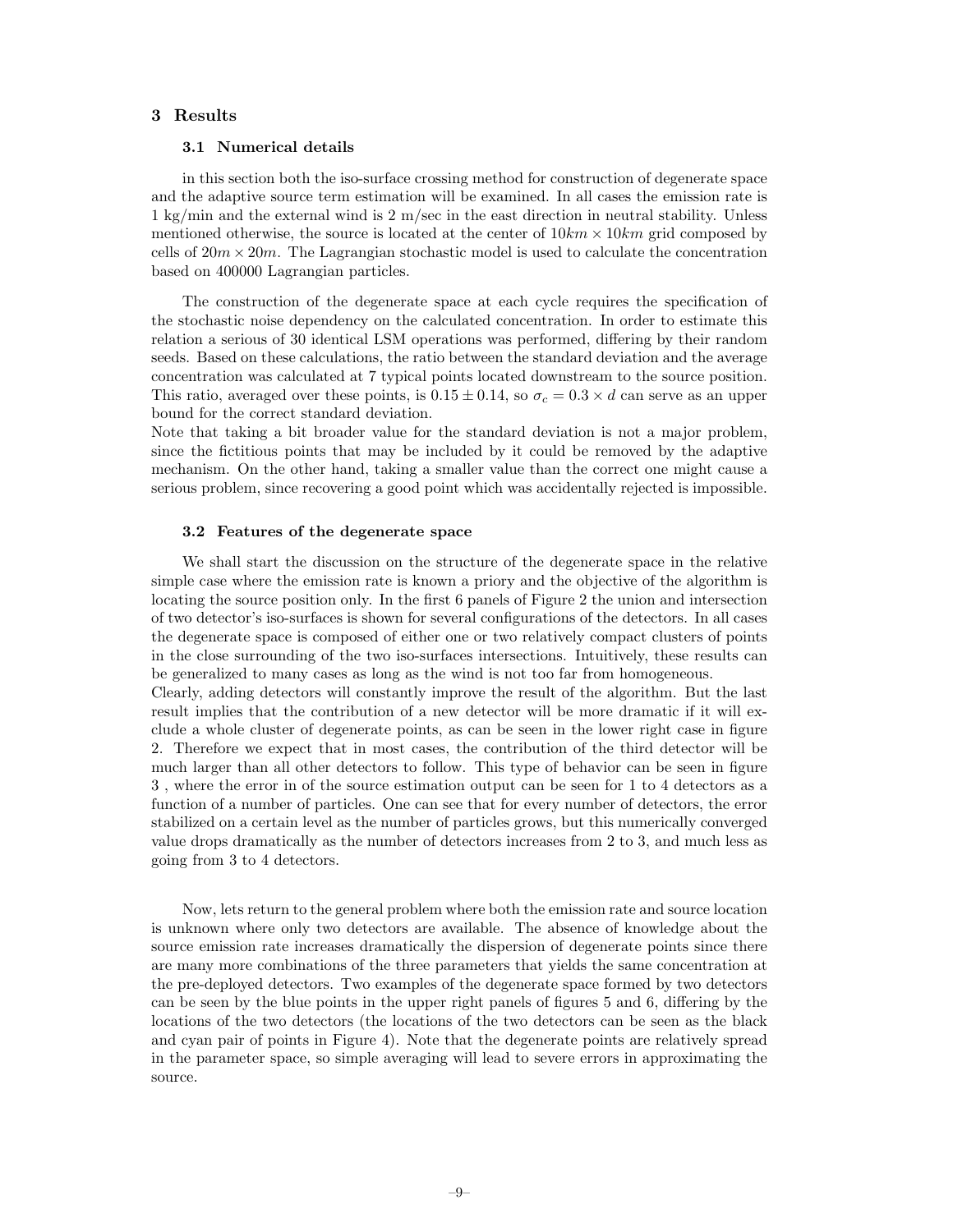

Figure 2. The degenerate space, formed by an iso-surfaces intersection, is shown for 8 cases differing by the number of the detectors (2 detectors in the first six cases and 3 detectors in the last two cases) and their arrangement. In all cases there are at most two clusters of degenerate points, centered along the intersections of the corresponding iso-surfaces. The effect of adding a third detector can be seen by comparing the third and fourth rows either eliminating a whole cluster (right panels) or significant reduction of the cluster, if only one cluster exists (left panel).

## 3.3 Testing the adaptive source algorithm

We shall examine the adaptive source term estimation algorithm, specified in section 2.3, in six cases differing by the initial arrangement of the first two pre-deployed detectors and the source location. The concentration map generated by operating the Lagrangian stochastic model for source located at (5000, 5000), is shown in Figure 4. A different color is used to designate the pair of detectors of the first four cases. In the first case (black points) the first two detectors are pre-deployed along the same line parallel to the wind direction. In the second case (yellow points) the detector aligned the same line perpendicular to the external line. In cases 3 (green) and 4 (cyan) the symmetry was removed. In the last two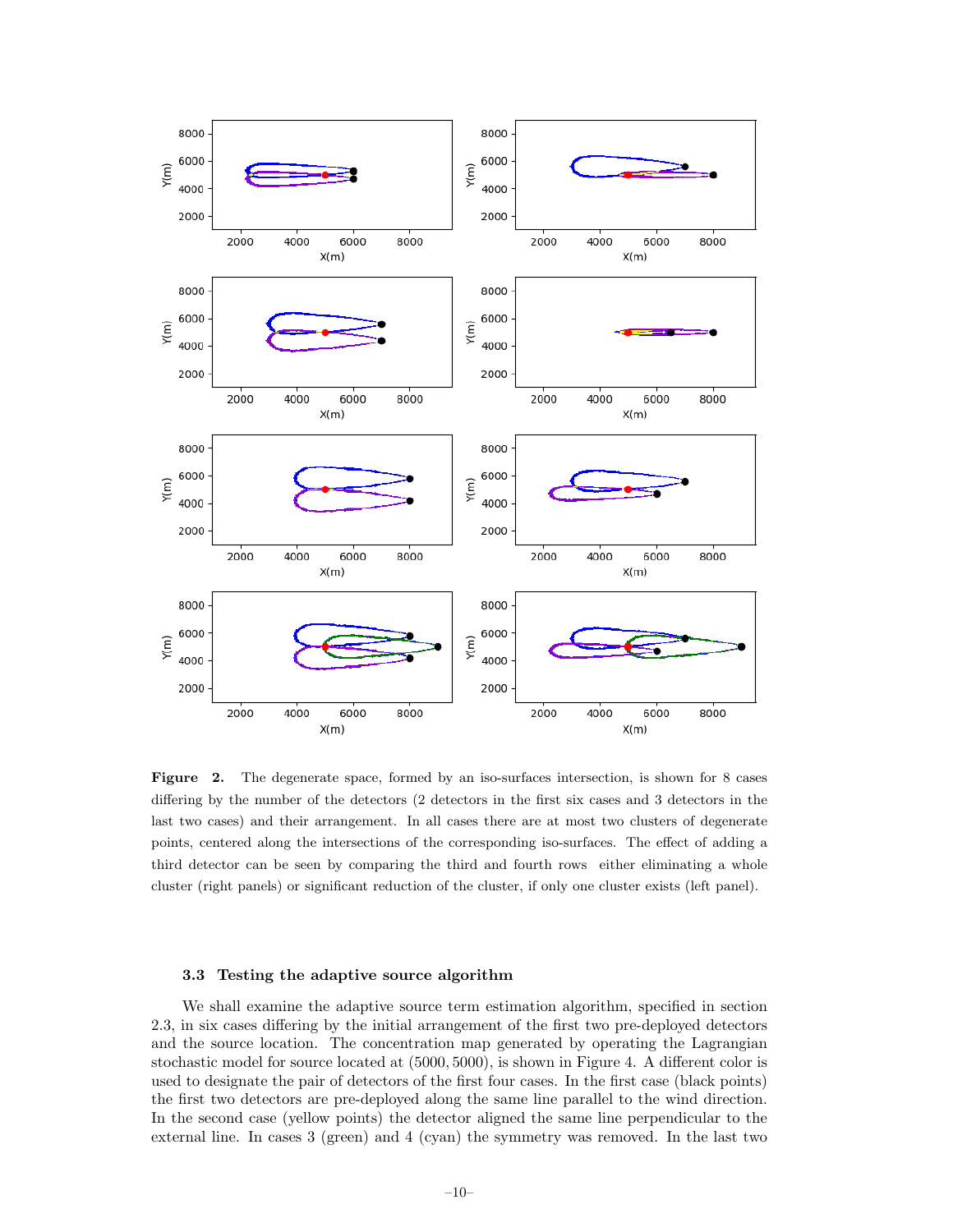

Figure 3. The convergence of the error in the estimation of the source position is shown as a function of a number of particles for a different number of detectors (the location of the first two detectors corresponds to the third case in Figure 2). A dramatic improvement can be seen by adding a third detector, induced by the elimination of a whole cluster of degenerate points. Adding a fourth detector slightly improves the converged error by further reducing the remaining cluster of points.

cases, which are not displayed in the Figure, the detectors locations' are the same as the fourth case, but the source is located at (4000, 5200) and (4200, 4800) correspondingly. In all cases the input concentration for the source estimation process was taken as the value of the map at the detectors positions. Full analysis cases 1 and 4 can be seen in Figures 5 and 6 and shall now be described.

**Case 1:** In the upper-right panel of Figure 5, a map of  $P(\gamma(R_1, R_2, R_3) \leq 0.2)$  as a function of  $R_3$  is shown, based on the available measurements at the first two detectors located at  $R_1 = (6500, 5000), R_2 = (8000, 5000)$  (also shown as black crosses on the map). One can easily obtain two stretches of preferred points and a wide un-preferred regime enclosed by these two stretches. The position of the third detector was chosen at (6000,5300) for which the criterion is maximized. The effect of this choice on the degeneracy reduction can be seen in the upper right panel of Figure 5. The degenerate space before and after the third measurement can be seen in blue and black points correspondingly. Note that the wide and spread original space that contained 8100 points, has been reduced to a narrow diagonal stretch containing only 1023 points.

The first row in figure 5 describes the first cycle in the operation of the adaptive algorithm for case 1. The next row can be understood in a similar way in the left panel a map of the predicted reduction is formed based on the degenerate space of the previous iteration (note that a new black cross was added at the optimized position of the previous cycle), and a point which optimizes this map is chosen as the position of the new (fourth) detector. The effect of the new measurement can be shown in the right panel in the second row. As before, blue points represent the degenerate space before the addition of the new detector, which is the outcome of the last cycle, and black points represent the remaining points after the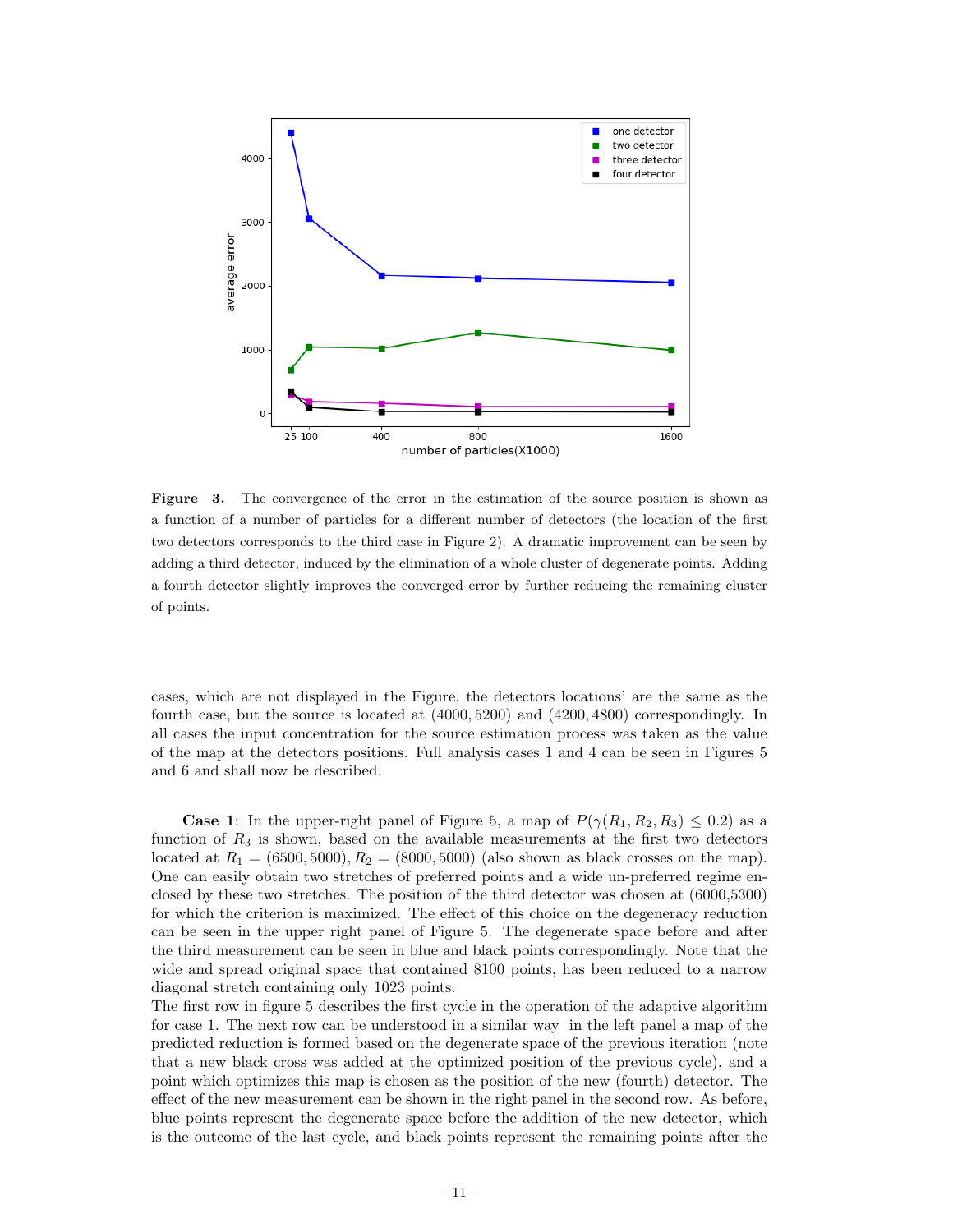

**Figure 4.** The concentration map, generated by a source located at  $(5000m \times 5000m)$  is shown. The position of the two detectors for the first four cases are also shown, each case represented by a different color (black for case 1, yellow for case 2, green for case 3 and cyan for case 4)

addition of the new information.

Note that the initial arrangement of the detectors along a line parallel to the wind direction, led to a very large and spread initial degenerate space. Nevertheless, every addition of detector reduces dramatically the size and shape of the degenerate space of the last cycle, so after deployment of two new detectors, the degenerate space is condensed in the small proximity of the source, represented by the red dot in the lower right panel.

The performance of the adaptive algorithm along three cycles (the third cycle is not shown in Figure 5) for the first case are summarized in the upper part of table 1. For each cycle the number of degenerate points, as well as the averaged source parameters and their corresponding standard deviations are shown (the actual source position and emission rate were subtracted from the averages). One can clearly see fast convergence in all these criteria to the correct value.

Case 4: In Figure 6, a similar analysis for the fourth case (cyan dots in Figure 4) is shown. The asymmetric deployment of the first two detectors dictates an asymmetric shape of the probability map. In addition, the regime of high probability is far more narrow and difficult to predict intuitively without a detailed calculation. In this case, the initial averages and standard deviations of all parameters are large, as can be seen in the first row of case 4 in table 1. Adding new detectors dramatically reduces the error of all parameters, as can be seen in the following rows of the table, as well as by comparing the blue and black points in the figure.

A summary of all six cases is presented in table 1. The number of cycles is limited by the demand that the number of degenerate points is less than 30 points. As mentioned before, the search was done in parameter space of  $10000m \times 10000m$ , so the relative error of every spatial parameter, normalized by the corresponding length scale, in the end of the algorithm operation is very small. More than that, the resolution of the source estimation is limited by the size of the grid cells used to predict the concentration from the LSM operation, which is  $20m \times 20m$  in these cases. Therefore, in all cases, the errors are within deviation of three cells at the most.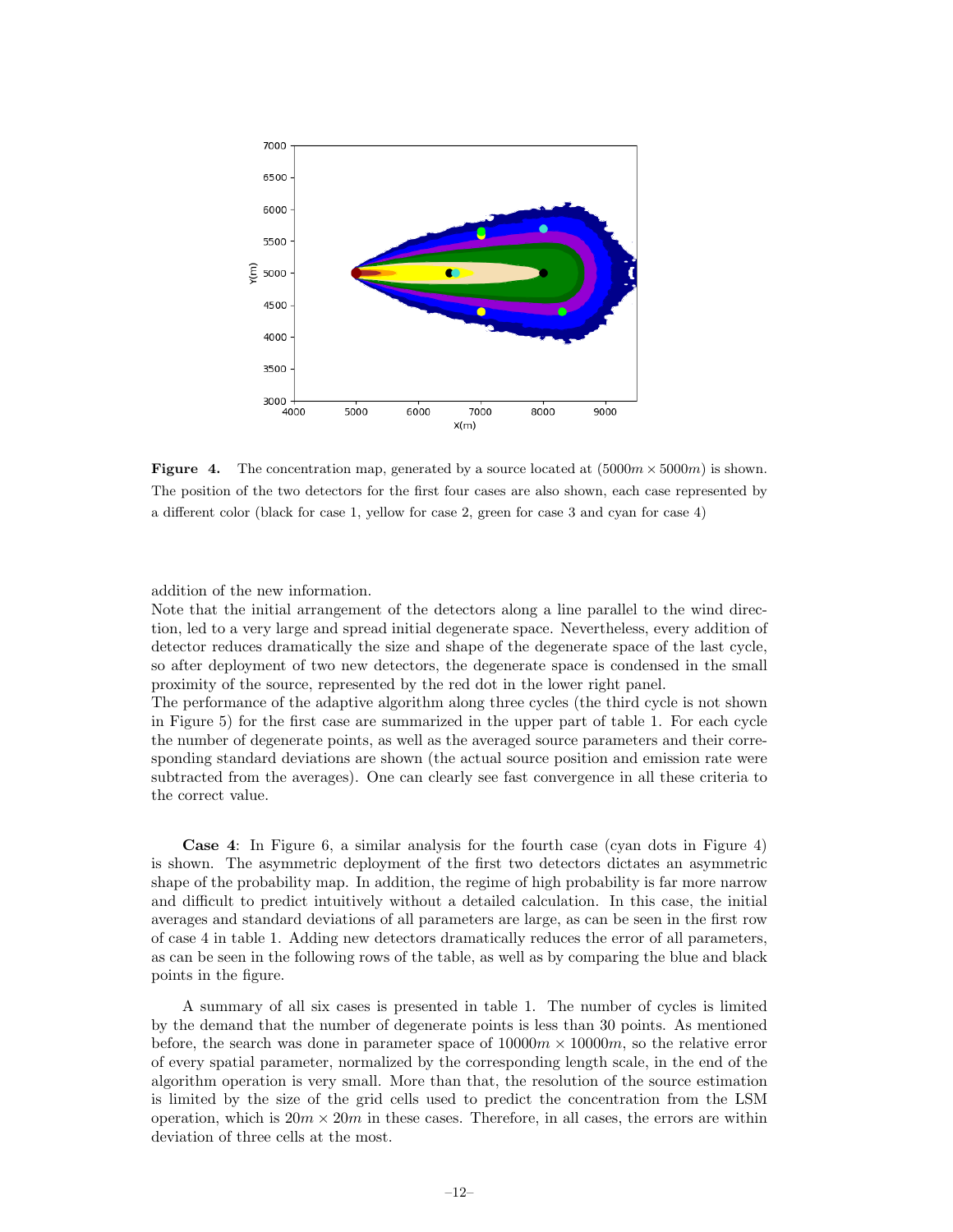

Figure 5. Case 1 analysis: Each row describes a cycle of the algorithm, starting from two detectors located at (6500,5000) and (8000,5000). In the left side of each row, the expected reduction according to the criterion described in equation 26 is shown for all possible locations of the new detector. The already deployed detectors, used for the construction of the degenerate space in the beginning of the cycle, are designated by black crosses. The degenerate space before (blue) and after (black) the deployment of the new detector can be seen in the right panel of every row. the actual reduction gained by the procedure can be seen by the difference between the two colors. After two cycles, the degenerate space is reduced almost entirely to the correct source parameters, represented by the red dot.

## 4 Summary and Discussion

In this paper we have presented a general new approach for source term estimation, which is built to minimize the problem of degeneracy the existence of many hypotheses with approximately the same probability for describing the source parameters. This adaptive approach relies on two concepts the identification of the suspected points based on current measurements, and the prediction of the new detector's position.

Identifying the suspected points, can be achieved by examining the intersection of the detectors corresponding iso-surfaces, as mentioned in section 2.2. This procedure is easy to apply and requires only one BLSM operation per detector. This idea is a bit similar in its character to the approach presented by Pudykiewicz (Pudykiewicz, 1998, 2007). Pudykiewicz noted that the source location must be contained in the intersection of all the supports of the influence functions, generated by solving the adjoint transport equation for every detector in the network. Based on that, he assigned a probability density function to this space, and considered the source location as its maximum. While the seeming resemblance, there are several differences between these approaches: first, the assigning of the probability density to the space, which led to some controversial discussions xxx in the literature, has not been assumed here. Second, to the best of my understanding, the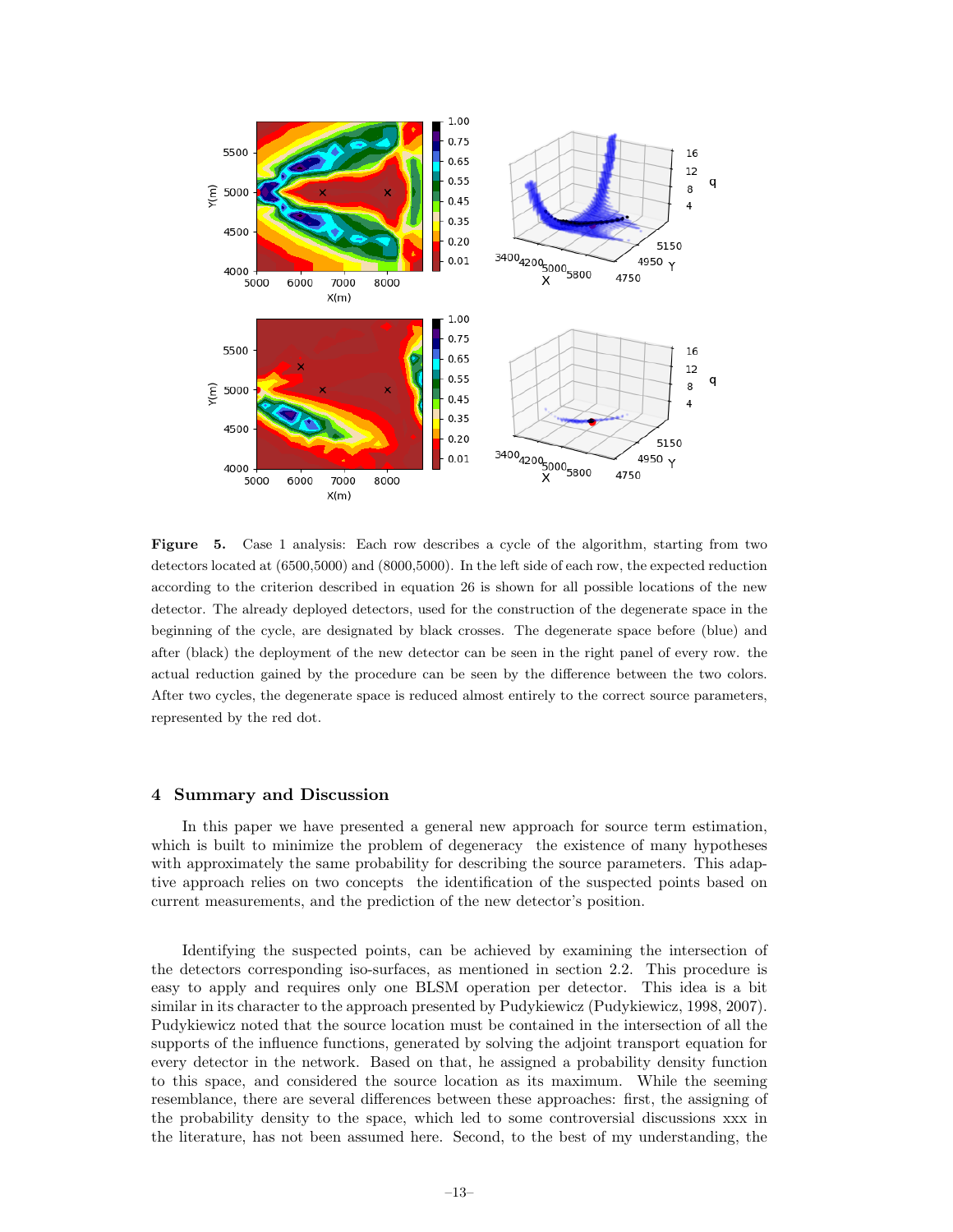

Figure 6. Case 4 analysis: the same analysis as described in the previous figure, starting from two detectors located at (6500,5000) and (8000,5700)

supports of the influence functions have no explicit dependency on the measured value of concentration in every detector, while the iso-surfaces in this paper have been tailed to fit the measured value.

Keats (A. Keats et al., 2007) demonstrated how the regimes of influences, generated by solving the adjoint diffusion-advection equation for every detector, can be used to select the possible locations of the source. Once again, these regime of influences, are taken as the solution of the adjoint equation for every detector  $(C^*$  which solves equation 16 in Keatss paper), regardless of the concentration that was actually measured.

An important clarification has to be made about the proposition mechanism presented before. By no means, do we claim that the proposed location for the new detector will be the one that will maximally reduce the degeneracy after the measurement will occur. We simply claim that based on the available information at a certain cycle, it has a high probability for a significant reduction of degeneracy. Yet, one may ask in what sense the proposed location for the new detector is preferred over other possible propositions in space? To answer this, recall the situation described in first cycle of case 2. The degenerate space formed by two detectors located at (7000,5600) and (7000,4400) has 1795 points, and by construction, the source can be found at any one of these points. Based on that, the procedure described in section 2.3 predicted that  $e=(6000,5300)$  should be the position for the third detector. The quality of this suggestion can be tested simply by "deploying" the detector at this point, measuring the concentration and reducing the degenerate space, compared to the same procedure for different candidates. It may seem a bit disappointing to note that there

are other candidates for the new detector's position that will induce a larger actual reduction. This test is however misleading, since the measurement step relied on the knowledge of the source - in this case at (5000,5000,1). In practice all points in the degenerate space can serve as a source with the same probability - this is exactly how it was built. Repeating this procedure for a different source point, taken from the degenerate space, may lead to a completely different actual reduction.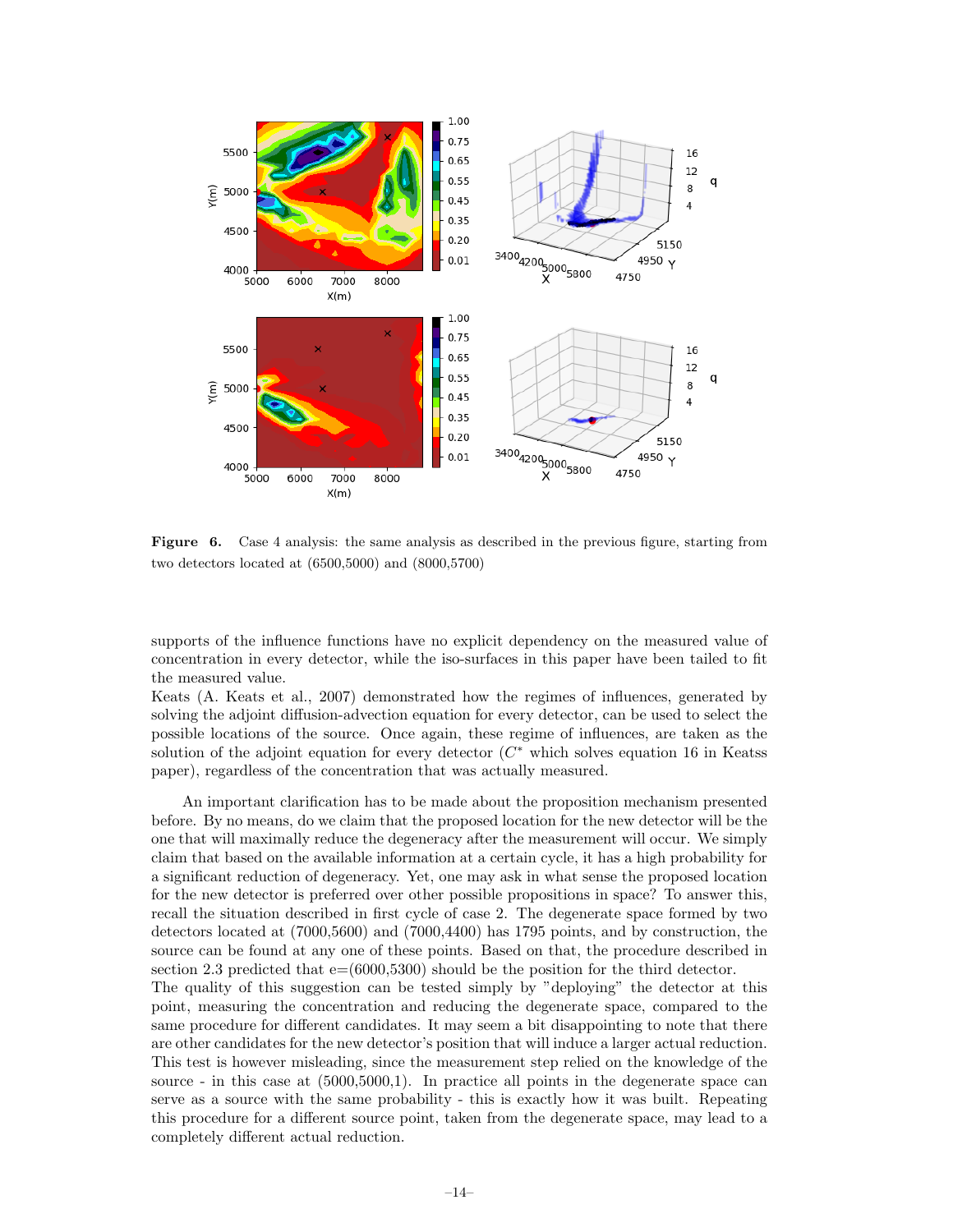Table 1. The results of the adaptive source estimation algorithm for six cases are shown in the table. For every case, the first row describes the features of degenerate space before applying the adaptive algorithm, based on two pre-deployed detectors. At every row, the number of degenerate points, the averages of the source parameters (after subtraction of the exact value) and their corresponding standard deviations are shown

| cycle          | $N_{deterators}$ | ${\cal N}_d$   | $\langle x \rangle$ | $\langle y \rangle$ | $\langle q \rangle$ | $\sigma_x$ | $\sigma_{u}$   | $\sigma_q$ |
|----------------|------------------|----------------|---------------------|---------------------|---------------------|------------|----------------|------------|
| CASE 1         |                  |                |                     |                     |                     |            |                |            |
|                | $\,2$            | 8704           | 231                 | 3.76                | 3.7                 | 400        | 210            | 4.24       |
| $\mathbf{1}$   | 3                | 459            | 129                 | 32                  | 0.68                | 296        | 72             | 0.92       |
| $\overline{2}$ | $\overline{4}$   | 32             | 36                  | $\theta$            | 0.12                | 45         | $\overline{0}$ | 0.19       |
| 3              | $\overline{5}$   | 20             | 7                   | $\boldsymbol{0}$    | 0.18                | 26         | $\overline{0}$ | 0.18       |
| CASE 2         |                  |                |                     |                     |                     |            |                |            |
|                | $\overline{2}$   | 2160           | 877                 | $\theta$            | 3.6                 | 1073       | 20             | $\sqrt{3}$ |
| $\mathbf{1}$   | 3                | 183            | 27                  | 0.3                 | 0.8                 | 329        | 10.5           | 0.97       |
| $\overline{2}$ | $\overline{4}$   | 12             | 45                  | $\boldsymbol{0}$    | 0.18                | 27         | 0.0            | 0.12       |
| $\rm CASE$ $3$ |                  |                |                     |                     |                     |            |                |            |
|                | $\overline{2}$   | 1920           | 26                  | 67                  | 3.9                 | 630        | 139            | 3.1        |
| $\mathbf{1}$   | 3                | 65             | 39                  | 11                  | 0.21                | 74         | 12             | 0.25       |
| $\overline{2}$ | $\overline{4}$   | 28             | 28                  | 13                  | 0.06                | 41         | 13             | 0.15       |
| CASE 4         |                  |                |                     |                     |                     |            |                |            |
|                | $\overline{2}$   | 3508           | 454                 | 90                  | 3.5                 | 607        | 171            | $3.9\,$    |
| $\mathbf{1}$   | 3                | 341            | 60                  | 22                  | 0.35                | 180        | 52             | 0.44       |
| $\overline{2}$ | $\overline{4}$   | 13             | 6                   | $\overline{4}$      | 0.17                | 33         | 8              | 0.19       |
| $\rm CASE$ $5$ |                  |                |                     |                     |                     |            |                |            |
|                | $\boldsymbol{2}$ | 2462           | 437                 | 2.8                 | 3.5                 | 768        | 102            | 3.11       |
| $\mathbf{1}$   | 3                | 212            | 120                 | 4.8                 | 0.21                | 191        | 19             | 0.25       |
| $\overline{2}$ | 4                | 89             | 62                  | 6.9                 | 0.02                | 80         | 17             | 0.14       |
| CASE 6         |                  |                |                     |                     |                     |            |                |            |
|                | $\overline{2}$   | 624            | 973                 | 160                 | $\mathbf{1}$        | 946.9      | 186.8          | 1.3        |
| $\mathbf{1}$   | 3                | 62             | 33                  | 25                  | 0.5                 | 64.6       | 43.5           | 0.8        |
| $\overline{2}$ | $\overline{4}$   | $\overline{7}$ | 6                   | 3                   | 0.1                 | 14.0       | 7.0            | 0.2        |

Therefore a better criterion for estimating the quality of a candidate, may be to average the actual reduction over all degenerate points. For the preferred point, the average actual reduction factor is 0.12 and the standard deviation is 0.063.

This criterion can be used to compare the quality of the preferred point to arbitrary propositions for the third detector's position. In figure 7 the actual reduction factor, averaged over all degenerate points, is shown for arbitrary possible positions along the center lines (x, 5000) and (x, 5500). For all cases, the averaged reduction factor is larger than for the preferred position (red point), and in most cases the value is about 0.3 - 0.4 with a standard deviation of 0.2 - 0.3, which is considerably higher than for the preferred position. Therefore a clever choice of the third detector position is crucial for source estimation, and the previously suggested proposition mechanism seems to predict correctly the effect of degeneracy reduction induced by the measurement.

#### Acknowledgments

The authors would like to thank R. Baer for useful conversations and comments.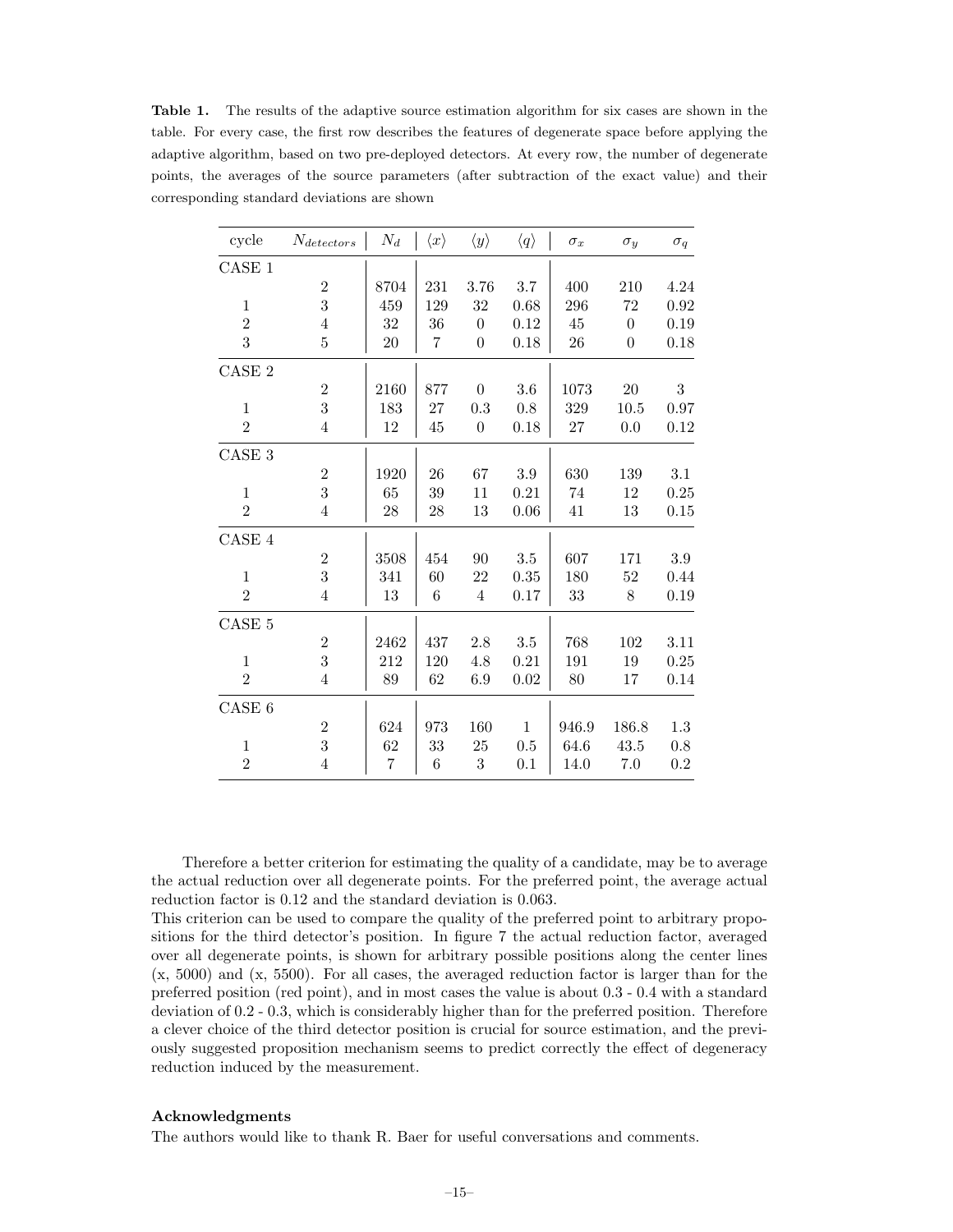

Figure 7. The actual reduction, averaged over all possible hypotheses in the first cycle of case 2, is shown for different points along the line  $(x,5000)$  and  $(x,5500)$ . Note that the best performance is achieved for the preferred point (red point).

## References

- Fattal, E. (2014). A non-homogeneous non-gaussian lagrangian-stochastic model for pollutant dispersion in complex terrain, and its comparison to haifa 2009 tracer campaign (IIBR Scientific Report, Nos. 2014/56/53/5614, Oct. 2014).
- Flesch, T. K., Wilson, J. D., & Yee, E. (1995). Backward-time Lagrangian stochastic dispersion models and their application to estimate gaseous emissions (Vol. 34) (No. 6). doi: 10.1175/1520-0450(1995)034(1320:BTLSDM)2.0.CO;2
- Hazart, A., Giovannelli, J. F., Dubost, S., & Chatellier, L. (2014). Inverse transport problem of estimating point-like source using a Bayesian parametric method with MCMC. Signal Processing, 96 (PART B), 346–361. Retrieved from http://dx.doi .org/10.1016/j.sigpro.2013.08.013 doi: 10.1016/j.sigpro.2013.08.013
- Hutchinson, M., Oh, H., & Chen, W. H. (2017). A review of source term estimation methods for atmospheric dispersion events using static or mobile sensors. Information Fusion,  $36, 130-148.$  Retrieved from http://dx.doi.org/10.1016/j.inffus.2016.11.010 doi: 10.1016/j.inffus.2016.11.010
- Keats, A., Yee, E., & Lien, F. S. (2007). Bayesian inference for source determination with applications to a complex urban environment. Atmospheric Environment,  $41(3)$ , 465–479. doi: 10.1016/j.atmosenv.2006.08.044
- Keats, A., Yee, E., & Lien, F. S. (2010). Information-driven receptor placement for contaminant source determination. Environmental Modelling and Software, 25 (9), 1000– 1013. Retrieved from http://dx.doi.org/10.1016/j.envsoft.2010.01.006 doi: 10.1016/j.envsoft.2010.01.006
- Keats, W. A. (2009). Bayesian inference for source determination in the atmospheric environment.
- Kumar, P., Feiz, A. A., Singh, S. K., Ngae, P., & Turbelin, G. (2015). Reconstruction of an atmospheric tracer source in an urban-like environment. Journal of Geophysical